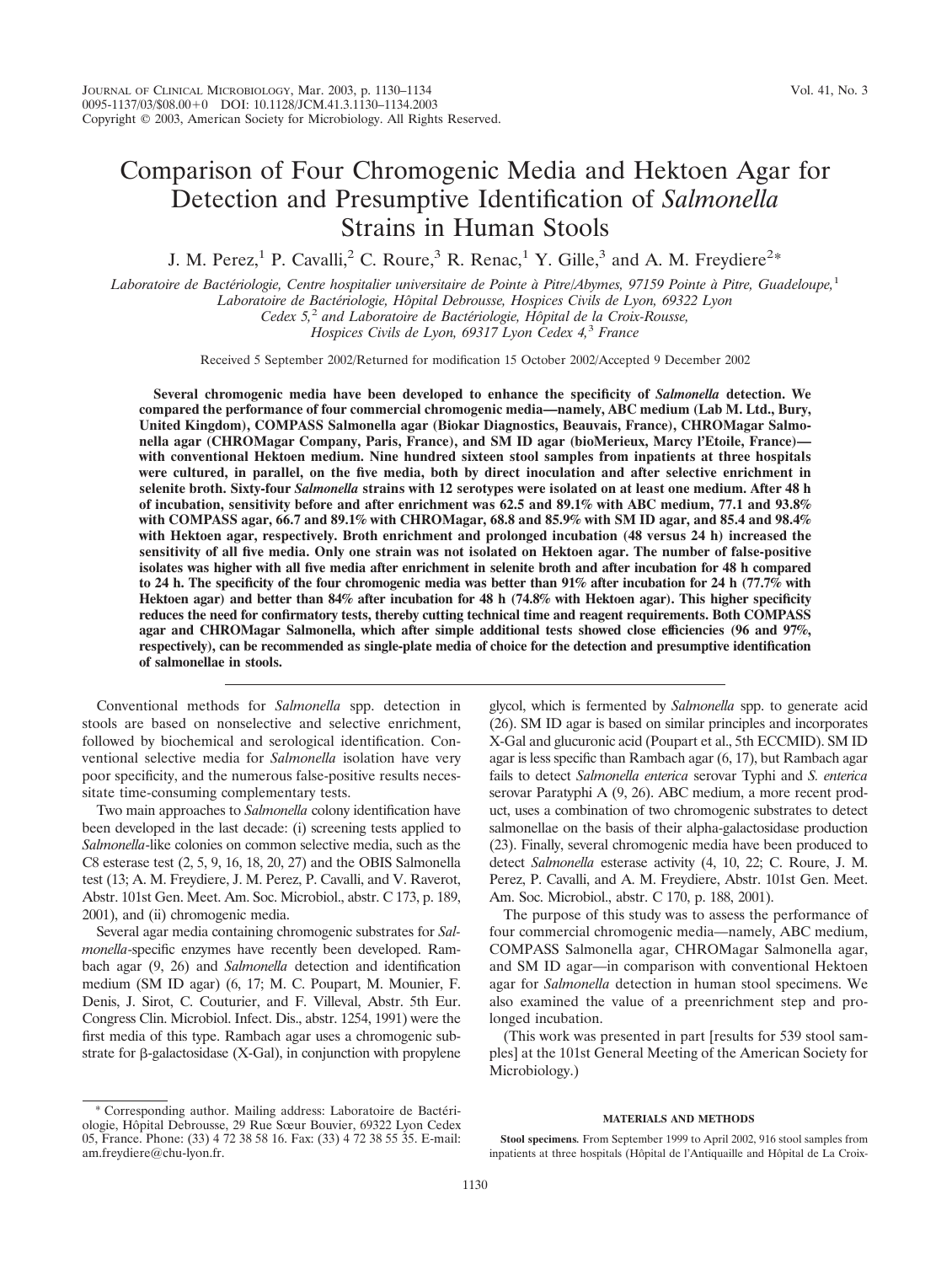| Explanation of colony colors (enzyme detected [substrate used])                                                                                                                                                                                                            | References                           |
|----------------------------------------------------------------------------------------------------------------------------------------------------------------------------------------------------------------------------------------------------------------------------|--------------------------------------|
| <i>Salmonella</i> yield blue colonies ( $\alpha$ -galactosidase [5-bromo-4-chloro-3-indolyl-<br>$\alpha$ -D-galactopyranoside]); other <i>Enterobacteriaceae</i> yield black colonies ( $\beta$ -D-<br>galactosidase [3,4-cyclohexeno esculetin- $\beta$ -D-galactoside]). | 19, 23, 24                           |
| <i>Salmonella</i> yield magenta colonies (esterase [5-bromo-6-chloro-3-indolyl-caprylate]); other<br><i>Enterobacteriaceae</i> yield blue colonies ( $\beta$ -glucosidase [5-bromo-4-chloro-3-indolyl-<br>glucopyranoside]).                                               | 22, Roure et al. <sup><i>a</i></sup> |
| Salmonella yield mauve colonies (esterase [patented substrate]); other <i>Enterobacteriaceae</i><br>yield blue or white colonies $(\beta$ -D-galactosidase [patented substrate]).                                                                                          | 6, 10, 15                            |
| Salmonella yield pink colonies (D-glucuronic acid metabolization [neutral red]<br>acidification]); other <i>Enterobacteriaceae</i> yield blue or green colonies ( $\beta$ -D-galactosidase<br>[5-bromo-4-chloro-3-indolyl-β-D-galactopyranoside]).                         | 5, 17, 28                            |
|                                                                                                                                                                                                                                                                            |                                      |

TABLE 1. Principles of the chromogenic plates evaluated in this study for detection and presumptive identification of *Salmonella* species and colony colors of *Salmonella* and other *Enterobacteriaceae*

*<sup>a</sup>* 101st Gen. Meet. Am. Soc. Microbiol.

Rousse, Lyon, France, and Hôpital de Pointe à Pitre, Pointe à Pitre, Guadeloupe, France) were prospectively tested. Patients comprised 66% infants and children (0 to 1 year,  $25\%$ ; 1 to 15 years,  $41\%$ ) and  $34\%$  adults, and all patients were admitted with a complaint of diarrhea or with unexplained fever.

A total of 543 specimens were studied at the Pointe a` Pitre hospital, and 373 were studied at the Antiquaille hospital, using exactly the same protocol for inoculation, interpretation of cultures, and identification. (same conventional method, same biochemical test panels, same method of inoculation, and same reading procedure).

**Media.** Four commercial chromogenic media (Table 1)—namely, ABC medium (Lab M. Ltd., Bury, United Kingdom), COMPASS Salmonella agar (Biokar Diagnostics, Beauvais, France), CHROMagar Salmonella (CHROMagar Company, Paris, France), and SM ID agar (bioMerieux, Marcy l'Etoile, France)—were used as recommended by the manufacturers. These media are claimed to allow the detection and identification of salmonellae. Specific enzymes are detected by their effect on chromogenic substrates incorporated in the agar, and rapid tests (microscopic examination and oxidase activity) are applied directly to colonies to assist identification.

Hektoen enteric agar (bioMerieux) was the standard primary plating medium used for routine screening for *Salmonella* and *Shigella* spp. in the three participating laboratories.

**Medium preparation.** SM ID and Hektoen agar plates were supplied ready to use. The other three chromogenic media were supplied as powders in preweighed batches and were prepared according to the manufacturers' instructions in the different participating laboratories.

Each batch of medium was tested for sterility, culture response, and chromogenic reactions with the following reference strains: *Salmonella* serovar Enteritidis ATCC 13076, *Salmonella* serovar Typhimurium ATCC 14028, and *Enterobacter aerogenes* ATCC 13048. Plates were stored at 4°C in the dark for up to 4 weeks.

Selenite broth (bioMerieux) was used for sample enrichment.

**Inoculation.** Stool specimens were streaked in a single session onto the five media, both directly and after selective enrichment in selenite broth, as follows. Briefly, 1 g of solid stool (or 1 ml of liquid stool) was suspended in 10 ml of 0.85% saline, and the same amount of the same specimen was inoculated into selenite broth. Ten microliters of each suspension was streaked, with a calibrated loop, onto each medium. After incubation for 24 h at 36°C (enrichment procedure), 10 l of selenite broth was streaked in the same way. All plates were incubated for 24 and 48 h at 36°C.

**Readings.** The Hektoen agar plates and the chromogenic plates were read by two independent technicians, after 24 then 48 h.

On Hektoen agar, blue-gray colonies with a black center (lactose negative, H<sub>2</sub>S positive) and blue-green colonies (lactose negative) were identified biochemically as described below.

On the four chromogenic media, each colony corresponding to a *Salmonella* sp., according to the respective manufacturer's definitions (see Table 1), was subcultured as described below.

A false-positive colony was a colony that looked like *Salmonella* on the agar plate but that was not *Salmonella* upon further biochemical characterization.

**Reference identification.** Each suspected *Salmonella* strain isolated on the four different chromogenic agar plates was picked and subcultured in one of the four compartments of an SM ID agar plate. When the color and morphology of the colonies in the four compartments were similar, the colonies from a single chromogenic medium were fully identified by biochemical testing. When the colonies in the four compartments differed, each was subjected to biochemical identification.

Thus, for each suspected *Salmonella* strain isolated either on Hektoen agar or on the chromogenic media, a reference identification procedure was performed by standard biochemical methods (API 20E strip [bioMerieux] for *Enterobacteriaceae* and API 20NE strip [bioMerieux] for nonfermenters), and isolates confirmed as salmonellae were identified serologically by agglutination (Bio-Rad, Marnes la Coquette, France).

**Statistical analysis.** The sensitivity and specificity of the different media were analyzed with McNemar's test as recommended by Ilstrup (12).

## **RESULTS**

*Salmonella* **detection.** Sixty-four *Salmonella* strains were isolated on at least one medium and corresponded to 12 serotypes (Tables 2 and 3): serotype Areclavanetz  $(n = 2)$ , serotype Enteritidis ( $n = 27$ ), serotype Hadar ( $n = 3$ ), serotype Houtenae ( $n = 3$ ), serotype Infantis ( $n = 2$ ), serotype Mississippi ( $n$ 

TABLE 2. Comparison of media for detection of *Salmonella*, before enrichment and after 24 and 48 h of incubation, from 916 stool specimens from inpatients of three hospitals

| Medium                    |      | No. of strains detected before enrichment |      |                 |      |                     |      |                     |      |                    |  |
|---------------------------|------|-------------------------------------------|------|-----------------|------|---------------------|------|---------------------|------|--------------------|--|
|                           |      | Salmonella                                |      | False positives |      | Sensitivity $(\% )$ |      | Specificity $(\% )$ |      | Efficiency $(\% )$ |  |
|                           | 24 h | 48 h                                      | 24 h | 48 h            | 24 h | 48 h                | 24 h | 48 h                | 24 h | 48 h               |  |
| ABC                       | 24   | 30                                        |      |                 | 50.0 | 62.5                | 99.1 | 98.7                | 97   | 97                 |  |
| <b>COMPASS</b> agar       | 26   | 37                                        | 16   | 109             | 54.2 | 77.1                | 98.1 | 87.4                | 96   | 87                 |  |
| CHROMagar Salmonella agar | 22   | 32                                        | 30   | 112             | 45.8 | 66.7                | 96.5 | 87.1                | 94   | 86                 |  |
| SM ID agar                | 25   | 33                                        | 54   | 80              | 52.1 | 68.8                | 93.6 | 90.8                | 92   | 90                 |  |
| Hektoen                   | 30   | 41                                        | 127  | 159             | 62.5 | 85.4                | 85.1 | 81.7                | 84   | 82                 |  |

A total of 48 isolates were recovered on at least one medium before enrichment (sensitivity, 100%)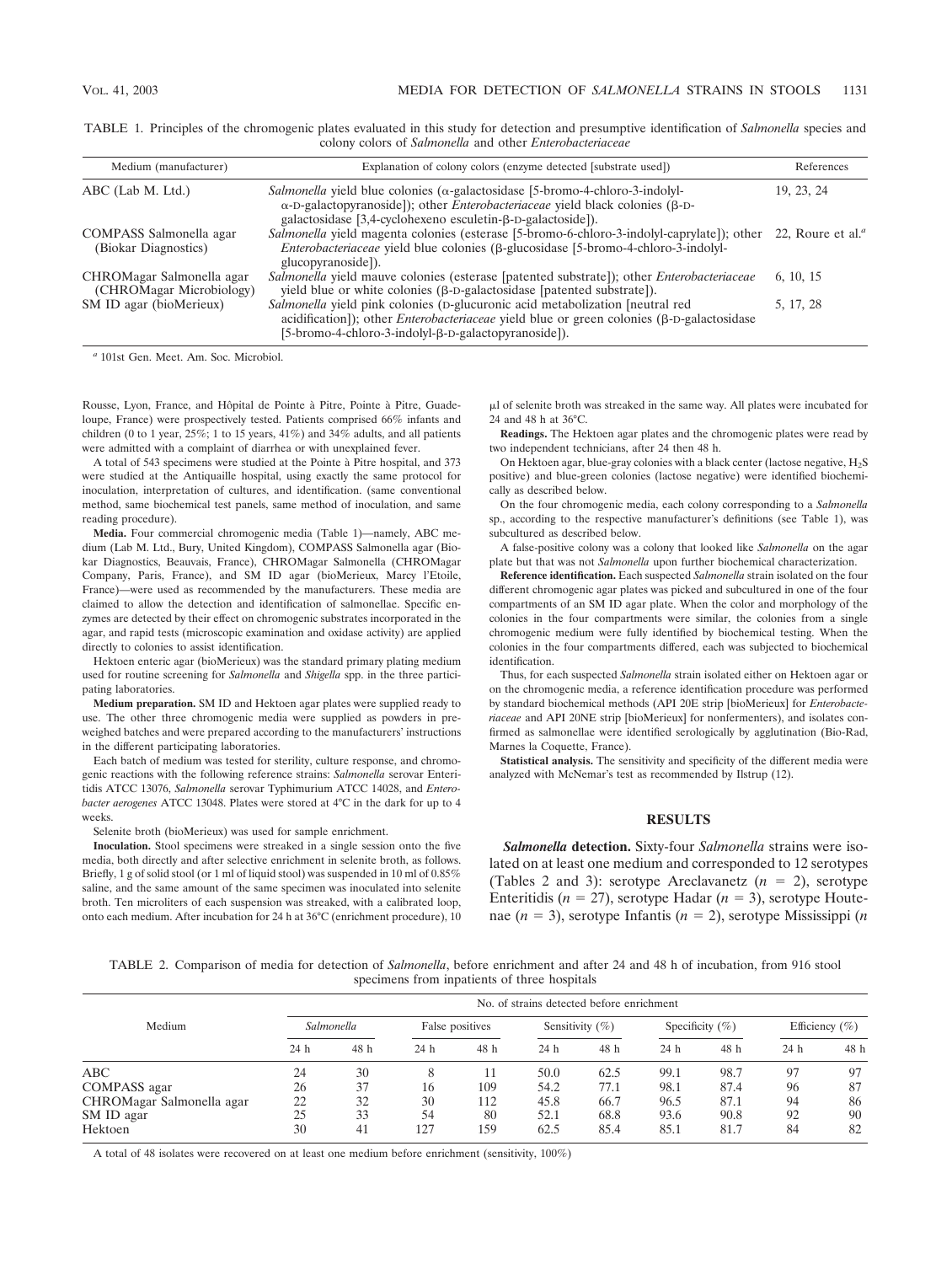| Medium                    |           | No. of strains detected after enrichment<br>and incubation for 48 h |                                    |                                    |                       |                                   |                                   |                                  |
|---------------------------|-----------|---------------------------------------------------------------------|------------------------------------|------------------------------------|-----------------------|-----------------------------------|-----------------------------------|----------------------------------|
|                           | Positives | False<br>positives                                                  | False<br>positives<br>after $CT^a$ | Sensitivity <sup>b</sup><br>$(\%)$ | Specificity<br>$(\%)$ | Specificity<br>after CT<br>$(\%)$ | Efficiency<br>without<br>$CT(\%)$ | Efficiency<br>after CT<br>$(\%)$ |
| ABC                       | 57        |                                                                     | 10                                 | 89.1                               | 98                    | 98.8                              | 97                                | 98                               |
| COMPASS agar              | 60        | 108                                                                 | 33                                 | 93.8                               | 87.3                  | 96.1                              | 88                                | 96                               |
| CHROMagar Salmonella agar | 57        | 130                                                                 | 22                                 | 89.1                               | 84.7                  | 97.4                              | 85                                | 97                               |
| SM ID agar                | 55        | 83                                                                  | 52                                 | 85.9                               | 90.3                  | 93.6                              | 90                                | 92                               |
| Hektoen                   | 63        | 215                                                                 | 151                                | 98.4                               | 74.8                  | 82.3                              | 76                                | 83                               |

TABLE 3. Comparison of five selective media for detection of *Salmonella*, after enrichment and 48 h of incubation, from 916 stool specimens from inpatients of three hospitals

 $^a$  CT = complementary tests. CT tests included microscopic examination to exclude yeasts and osidase testing to exclude pseudomonads.  $^b$  A total of 64 isolates were recovered on at least one medium after enrichment (s

 $=$  1), serotype Mons ( $n = 2$ ), serotype Panama ( $n = 16$ ), serotype Paratyphi A  $(n = 1)$ , serotype Rubislaw  $(n = 1)$ , serotype Typhimurium ( $n = 5$ ), and serotype Virchow ( $n = 1$ ).

Salmonellae were detected in 2 of the 373 stools tested in Lyon (0.5%) and in 62 of the 543 stools tested in Guadeloupe  $(11.4\%)$ .

An enumeration of the *Salmonella* colonies performed on the different positive stools showed that 8% of the positive stools yielded  $\langle 10^4 \text{ CFU/ml}$  and might have been undetected by direct plating of 10  $\mu$ l per plate after the initial 1:10 dilution of the fecal material.

Enrichment and prolonged incubation (48 h versus 24 h) increased the sensitivity of all the media tested (64 versus 48 isolates in total).

*Salmonella* isolates were subsequently streaked on the media on which they were not initially detected, and the expected colonial appearance was consistently obtained on these subcultures. The serovar did not appear to influence the sensitivity of any of the media tested. Interestingly, however, one serovar Enteritidis strain that was isolated before enrichment on four of the five media (not on ABC medium) was not isolated on any of the media after enrichment.

Without enrichment, after 24 h of incubation, between 45.8 and 62.5% of all the *Salmonella* isolates were detected, according to the medium. Hektoen agar was significantly more sensitive than the other four media (62.5 and 85.4% after incubation for 24 and 48 h, respectively), while the sensitivities of the four chromogenic media were not significantly different from each other  $(P > 0.05)$ .

With enrichment and a 48-h incubation period, Hektoen agar again had the highest sensitivity (98.4%), although the sensitivity of COMPASS agar (93.8%) was not significantly different ( $P = 0.361$ ). SM ID agar had the lowest sensitivity  $(85.9\%).$ 

**Specificity.** The specificity of the four chromogenic media after incubation for 24 h was 91%, compared to 77.7% with Hektoen agar (Table 2). With enrichment and a 48-h incubation period (Table 3), ABC medium had the highest specificity (98%;  $P > 0.0001$ ) and Hektoen agar had the lowest specificity (74.8%). The difference in specificity between COMPASS agar and CHROMagar Salmonella was not significantly different (*P*  $= 0.124$ ). Except for ABC medium, prolongation of the incubation period from 24 to 48 h considerably increased the number of false-positive results, especially with COMPASS agar (from 16 to 109) and CHROMagar Salmonella agar (from 30 to 112).

The enrichment procedure increased the number of falsepositive isolates (other than coliforms) on Hektoen medium and partially inhibited yeasts on COMPASS agar, CHROMagar Salmonella agar, and SM ID agar. The false-positive rates obtained with the different media after incubation for 48 h are reported in Table 4. With COMPASS agar and CHROMagar Salmonella agar, the two main genera yielding false-positive results were *Candida* and *Pseudomonas.* Both were easily ruled out by complementary tests (direct examination for *Candida* and instantaneous oxidase test for pseudomonads) (Table 3).

The best overall performance among the five media according to a measure of efficiency (Tables 2 and 3) was shown by ABC medium, which was closely followed by COMPASS agar and CHROMagar Salmonella agar.

# **DISCUSSION**

Some new chromogenic media for the detection and presumptive identification of salmonellae have been compared individually with conventional media (7, 10, 15, 23). The results of these studies are difficult to compare with each other, owing to the use of various reference media and different strain and sample panels. We therefore compared the performance of four chromogenic media and conventional Hektoen medium in the same conditions and with the same clinical stool specimens, with and without selective enrichment in selenite broth.

The final *Salmonella* isolation rates in Lyon (0.5%) and Guadeloupe (11.4%) were similar to those obtained in previous studies in the same areas with undiluted stools (1, 17), showing that the dilution of the stools did not influence the overall performance of the media.

Although 8% of the *Salmonella* spp. strains might have not been detected by direct plating due to our methodology, the review of two recent studies comparing CHROMagar Salmonella agar and Hektoen agar demonstrates that the inoculum size cannot explain solely the variability of the direct plating sensitivities from one study to another. As a matter of fact, with 27 *Salmonella* strains isolated, Eigner et al. (7), who used an undefined inoculum, reported direct plating sensitivities of 85 versus 59%, respectively. With 20 *Salmonella* isolates, Gaillot et al.  $(10)$ , using an inoculum of 50  $\mu$ l of liquid stool or of stool liquefied in saline solution, reported direct plating sensi-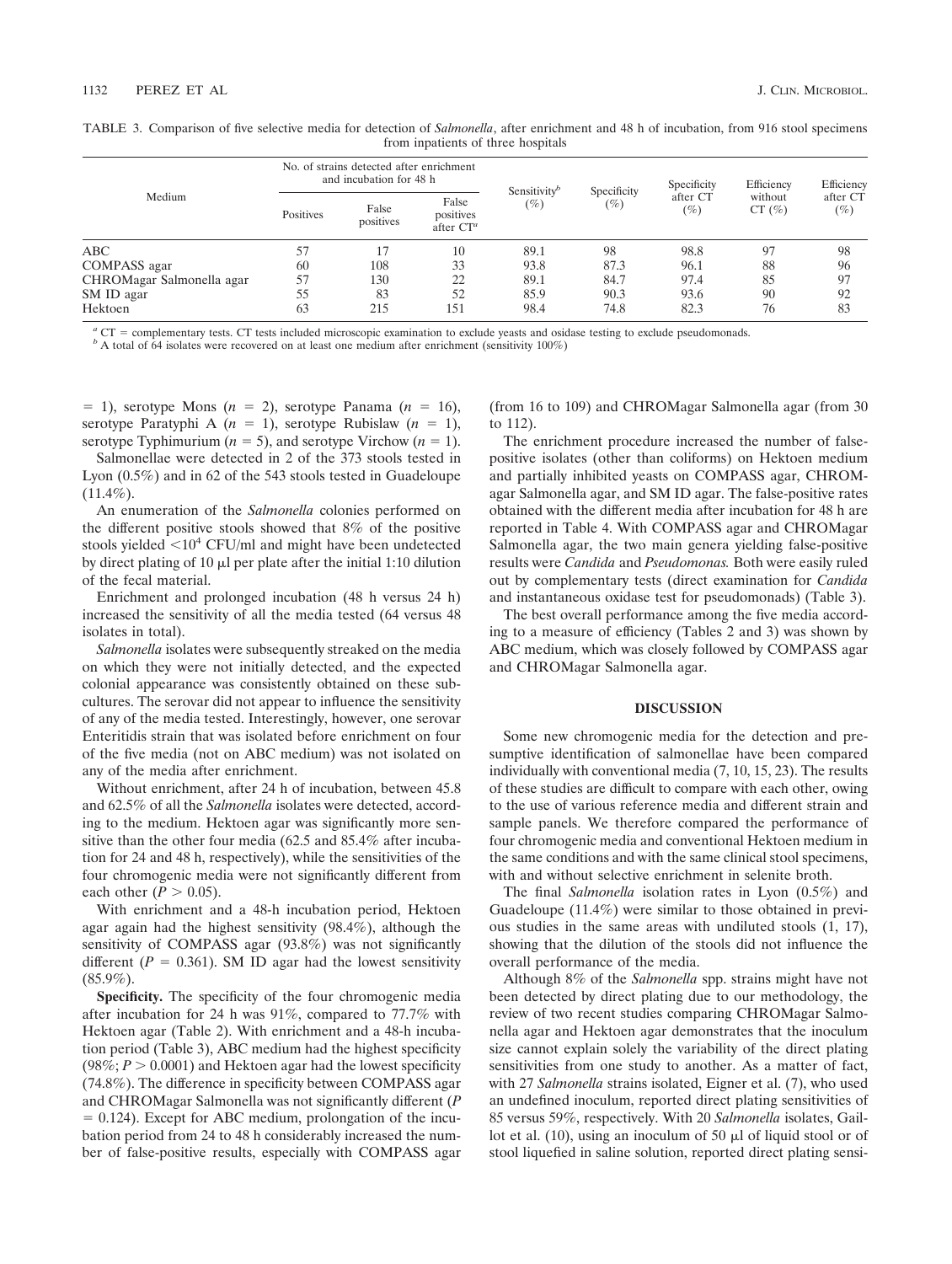| <b>Species</b>                                                   |            |          | No. of strains detected before and after enrichment and incubation for 48 h |          |                               |          |              |              |              |     |  |
|------------------------------------------------------------------|------------|----------|-----------------------------------------------------------------------------|----------|-------------------------------|----------|--------------|--------------|--------------|-----|--|
|                                                                  | ABC medium |          | COMPASS agar                                                                |          | CHROMagar-<br>Salmonella agar |          | SM ID agar   |              | Hektoen agar |     |  |
|                                                                  | BE         | AE       | BE                                                                          | AE       | BE                            | AE       | BE           | AE           | BE           | AE  |  |
| Pseudomonas spp.                                                 |            |          | 15                                                                          | 37       | 30                            | 57       | 16           | 26           | 45           | 63  |  |
| Yeasts                                                           |            |          | 60                                                                          | 38       | 67                            | 51       | 13           |              |              |     |  |
| Nonfermenting bacilli                                            |            |          | $\Omega$                                                                    |          |                               | $\Omega$ |              | $\theta$     |              |     |  |
| Citrobacter spp.                                                 |            |          | $\theta$                                                                    |          |                               |          | <sub>0</sub> | 12           | 29           | 45  |  |
| Klebsiella, Enterobacter, and Serratia                           |            |          | $\theta$                                                                    |          |                               |          | 8            | 3            | 12           | 17  |  |
| E. coli                                                          |            |          | 13                                                                          | Λ        |                               |          | 13           | <sub>b</sub> | 19           | 8   |  |
| Proteae                                                          |            |          | 11                                                                          | 11       | 10                            | 13       | 19           | 19           | 46           | 77  |  |
| Unidentified bacilli                                             |            |          | 9                                                                           | 11       |                               |          |              | 12           |              |     |  |
| Shigella spp.                                                    | 0          | $\Omega$ |                                                                             | $\theta$ | $\Omega$                      | $\theta$ | $\Omega$     | $\Omega$     | $\Omega$     | 0   |  |
| Total no. of false-positive isolates<br>after 48 h of incubation | 11         | 17       | 109                                                                         | 108      | 112                           | 130      | 80           | 83           | 159          | 215 |  |

TABLE 4. Distribution of non-*Salmonella* genera yielding *Salmonella*-like colonies on different media before and after enrichment and after 48 h incubation*<sup>a</sup>*

*<sup>a</sup>* Abbreviations: BE, before enrichment; AE, after enrichment in selenite broth.

tivities of 95 versus 80%, respectively. With 69 *Salmonella* strains isolated, this present study using an inoculum of  $10 \mu l$ of an initial 1:10 dilution of the fecal material reports direct plating sensitivities of 66.7 versus 85.4% for CHROMagar Salmonella and Hektoen agars, respectively. Moreover, this variability of the results from one study to another demonstrates the necessity to standardize the different methodologies in the future.

In contrast to other authors (7, 10, 15, 17), we found that the chromogenic media tested here (except for COMPASS agar) were less sensitive than Hektoen agar. Some of the *Salmonella* isolates in our study may not have expressed the specific enzyme activities detected by the chromogenic media. This was the case in a recent study performed in Burkina Faso (24), in which nine strains (including strains belonging to the two most commonly isolated serovars, namely, Enteritidis and Typhimurium) out of 20 *Salmonella* strains isolated on ABC medium did not express alpha-galactosidase activity. These results also suggest that the enzyme expression by salmonellae may vary according to the geographical origin of the strain. However, in our study, all the isolates generated the specific colony color after subculture on the different media. Competing flora may also affect the sensitivity of chromogenic media. Recently, Nye et al. (19) showed that the sensitivity of ABC medium was adversely affected by even small amounts of competing flora. In contrast, species discrimination by the chromogenic media tested here was considerably better than with Hektoen agar.

Our results underline the importance of sample enrichment prior to plating and of prolonged incubation (48 versus 24 h) for recovery of salmonellae on both conventional and chromogenic media (3; Roure et al., 101st Gen. Meet. Am. Soc. Microbiol.). Forward and Rainnie (8) and Kelly et al. (14) recently reported similar results and recommended that selenite enrichment broth be used systematically to maximize sensitivity for serovar Enterica.

Forward and Rainnie advised against direct plating and recommended inoculating only selenite enrichment broth, on day 1 (8). However, enrichment broth may be toxic for some *Salmonella* strains (21), as was the case for one of the isolates found in this study. Moreover, direct plating identified serovar Enterica in about 50% of cases, 1 day earlier than would have been possible if only selenite enrichment broth had been inoculated on day 1.

The higher specificity of chromogenic media compared to Hektoen agar confirms previous findings (7, 10, 23, 28). This reduces the need for biochemical identification and thereby saves technical time and reagent requirements.

As in previous studies (7, 10, 15; Roure et al., 101st Gen. Meet. Am. Soc. Microbiol.), the two main microorganisms yielding false-positive results on CHROMagar Salmonella and COMPASS agars were *Candida* spp. and pseudomonads. Although these genera can readily be distinguished from salmonellae by microscopic examination and rapid oxidase testing, respectively, the addition of antifungal and antipseudomonal agents to these media might increase their specificity. Recently, Eigner et al. (7) tested a modified CHROMagar Salmonella formula containing cefsulodin and amphotericin B and found that pseudomonads and yeasts were effectively inhibited. Similar results have also been obtained in our laboratory with a new formula of COMPASS agar containing antifungal and antipseudomonal agents (data not shown).

Except for ABC medium, which detects alpha-galactosidase activity, all the chromogenic media recently developed for presumptive *Salmonella* identification detect esterase activity (4, 10, 22; Roure et al., 101st Gen. Meet. Am. Soc. Microbiol.). Detection of esterase activity has been widely used in spot tests applied directly to colonies (e.g., the MUCAP test from Biolife and a home-made C8 esterase test) (2, 5, 9, 16, 18, 20, 27) and in panels such as API Z and Rapidec Z (bioMerieux) (11, 25, 29; D. Monget, 8 May 1980, United Kingdom patent application 2,050,418). However, detection of this activity on agar medium during bacterial growth was hindered by technical difficulties (22). The sensitivities of CHROMagar Salmonella agar (7, 10) and COMPASS agar (Roure et al., 101st Gen. Meet. Am. Soc. Microbiol.) are better than those of other chromogenic media, such as Rambach agar, which does not detect serovars Typhi or Paratyphi A.

Most chromogenic media have been designed to detect fre-